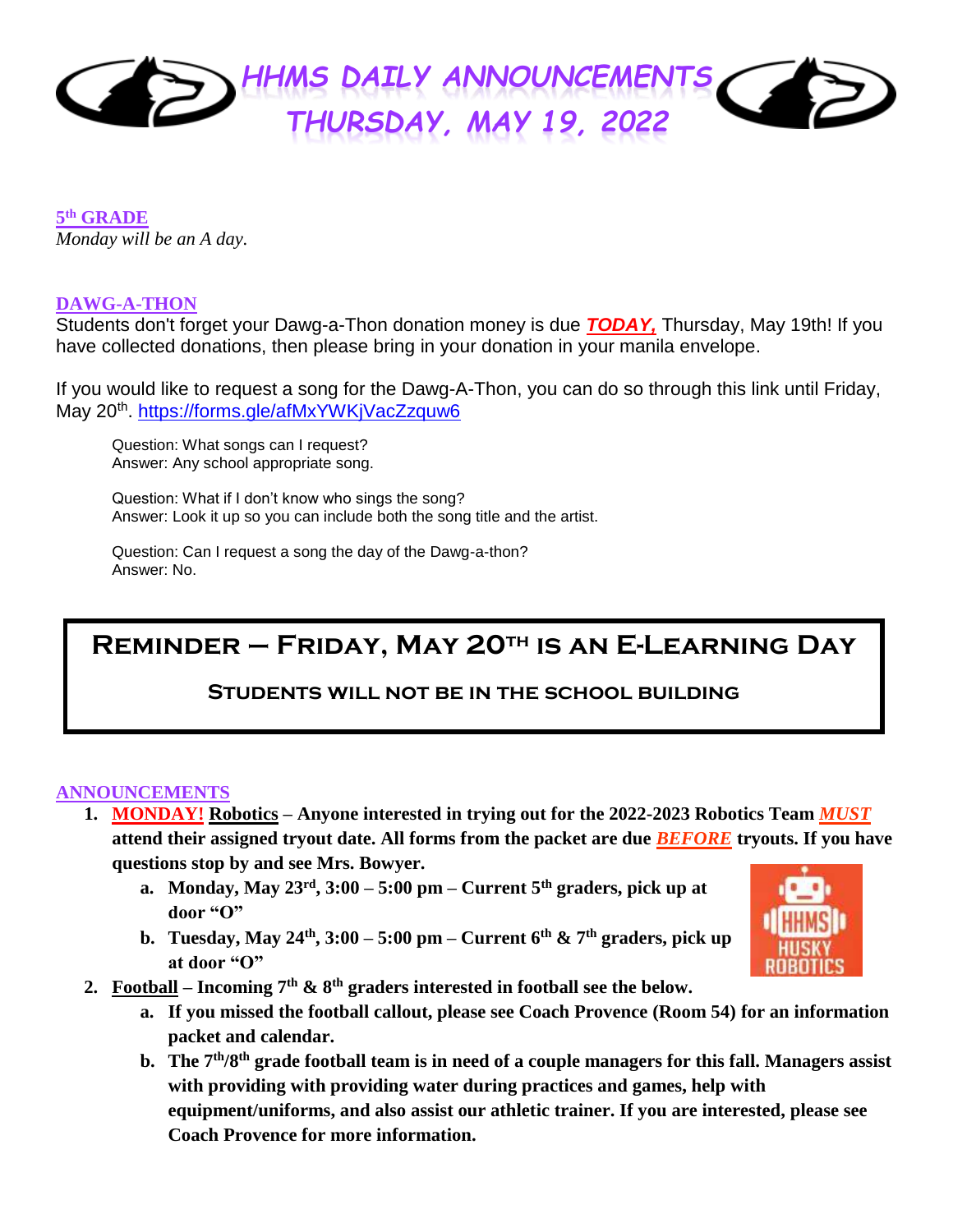- **3. CANCELLED for THURSDAY 5/19/22 Attention All Athletes (Grades 6-8) – The HHMS weight and agility training will be held every Tuesday and Thursday at the high school, 3:20-4:35 pm. For those attending, you must have a physical on file. You will ride your afternoon bus and get off at the High School, go to the Weight Room. Your parents need to pick you up at 4:35 at the doors in back of the High School, door L. The cost is free and you are welcome to attend as many of the sessions as you wish. We hope to see you there.** *May 26th is the last day of the program!*
- **4. Music at Lunch – Please use the link below or one of the QR codes posted throughout the building to hear the music that you choose during lunch! Requests must be school appropriate. <https://forms.gle/EpkAsqwcq1YTYcmZ9>**
- **5. Study Tables – Our study tables program is available every Tuesday and Thursday from 3:25 – 5:00 pm. If you are participating please go to the gym immediately after school and wait for the study table supervisor. Students will be at door "O" at 5:00 pm for pick up.**

# **CALL OUTS**

- *1. Cross Country – Students interested in HHMS cross country next year will meet with Coach Hite in the Main Gym on Tuesday, May 24th .*
- *2. Tennis at HHHS – Current 8th grade boys interested in tennis at HHHS will meet with Coach Ozolins in the Orange Bowl on Tuesday, May 24th .*
- *3. Robotics at HHHS – Current 8th grade students interested in Robotics at the high school will meet on Friday, May 27th in the Orange Bowl with Coach Ozolins.*
- *4. Girls Golf at HHHS – Current 8th grade girls interested in golf at the high school will meet with Coach Jones on Friday, May 27th in the Husky Huddle.*

## **HHMS ATHLETICS**

- *Golf – Friday, May 20 at Western Invite, 5:00 pm*
- *Track – Friday, May 20 at HSE, County Meet, 5:30 pm*
- *Golf – Saturday, May 21 at Eastern Invitational, 1:00 pm*

# **Golf**

The golf team played through the rain last evening though came up a little short with a final score of 167-200. Kole Kirtley was low for the team with a score of 45.

*Open Gym – Open gym will be available for HHMS boys basketball players (grades 5, 6, 7 or 8th). Please remember all athletes participating must have a complete Final Forms account and the paperwork on file in Student Services.*

*Tuesday, May 24th, 6:00 – 7:30 pm*

### *2022-2023 Athletics*

- *Per IHSAA all medical physicals will expire on June 14, 2022.*
- *If your student would like to participate on a HHMS Athletic team in the 2022/2023 school calendar they must have a Final Forms account with a Pre-participation Evaluation turned into Student Services dated not before April 1, 2022.*
- *Any student wanting to participate in a summer workout, open gym, etc must have current paperwork and medical exam on file. Note: school offices have limited availability over the summer!*
- *Please be sure to click the blue box to go to the 2022/2023 school year.*
- *For more information please see the following link or go to HHMS Athletics website. <https://drive.google.com/file/d/1ZLGxCUESiJCtW5KCAS7WVP5cJrdSNert/view>*